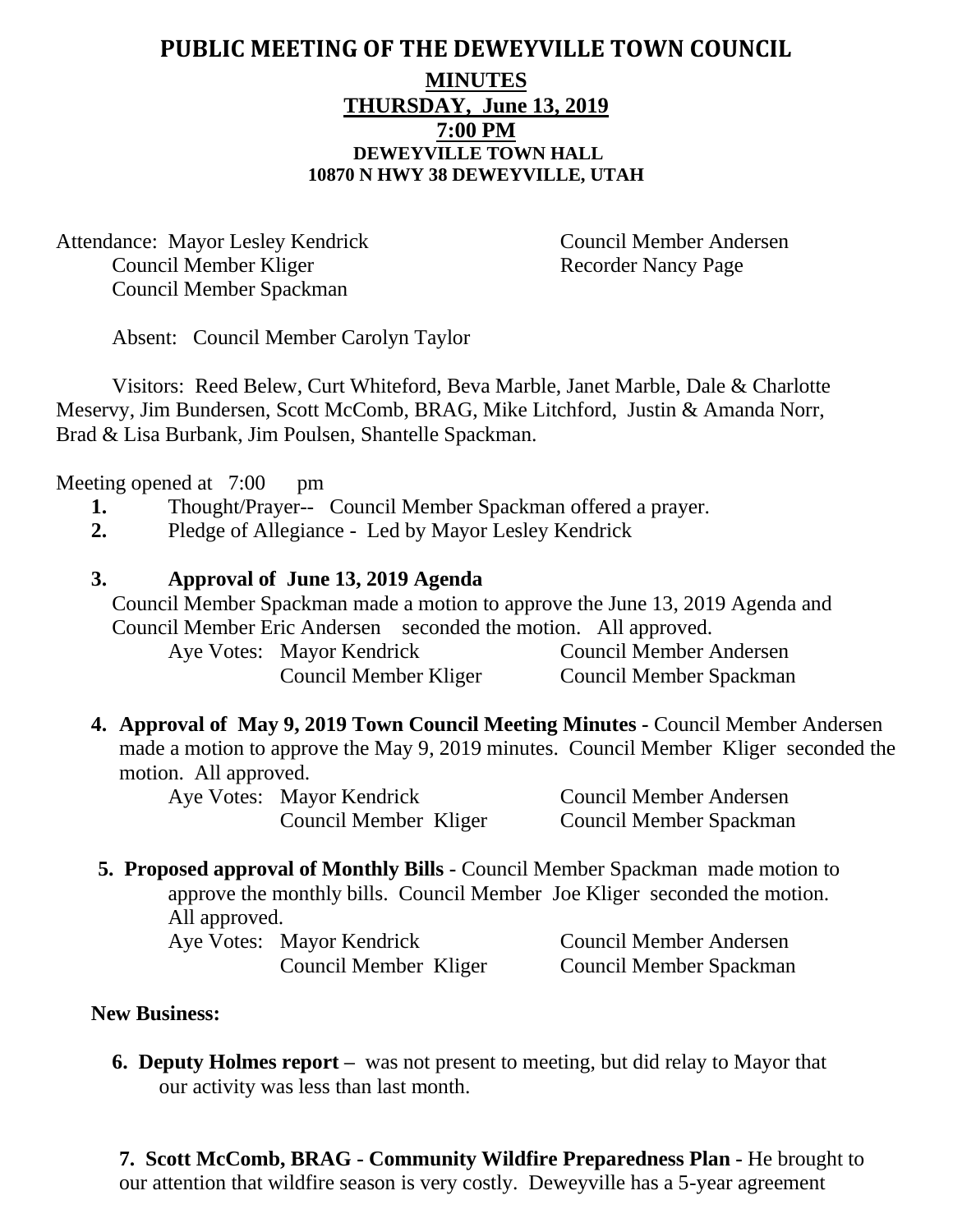(beginning 2016) with the Utah Division of Forestry, Fire, and State Lands to prioritize what steps need to be taken to eliminate fire danger. Our agreement for 2018 is \$3,399. This is paid by prevention, mitigation. and preparedness. He suggested we have an official and team to develop our CWPP and document hours spent. Eric Andersen will be the Chairman with Joe Kliger and Reed Belew as committee. Upcoming meeting will be arranged. Time will be spent in assessing high risk areas, training opportunities, etc. (INformation Access portal UWRAP) Scott will email Willard's plan to us for ideas and comparisons.

**8. July 4th Celebration -** Mike Litchford will coordinate the breakfast with the help from all town council members. Price should be same as last year. Breakfast will be served from 7:00AM-9:00AM. Town parade will be under the direction of Shantelle Spackman and will begin at 9:45AM.

### **Public Meeting:**

Mayor Kendrick motioned that we now open a public meeting for discussion of the new revision of the Drinking Water Source Protection Plan (Sect. 3.29) and Appendix A. Council Member Eric Andersen made a motion to open this meeting and Council Member Joe Kliger seconded the motion. All approved.

| Aye Votes: Mayor Kendrick | Council Member Andersen |
|---------------------------|-------------------------|
| Council Member Kliger     | Council Member Spackman |

## **9. Discussion of Drinking Water Source Protection Plan (Sect. 3.29) &**

**Appendix A - Land Uses by Zone -** Town lawyer has some reservations about the legality and adoption of this new proposal. The revision of Section 3.29 - Water Protection Plan does not mesh with the current town water ordinance codes. Attention needs to be given to 3.29.9.4 - 3.29.9.5. Needs to include some added provision that will allow Deweyville Town to drill another well to meet future needs. BRWCD will investigate town source protection zone and how it may affect future development of land owners properties. Mayor Kendrick shared that the BRWCD is willing to have in notarized writings some compensations due the town. It was determined that this P & Z Ordinance be tabled until next Town Council meeting.

Appendix A- Land Uses by Zone revision by the P & Z Committee, is a condensed writing, easier to read, saves time, etc. Commercial zones have been omitted, as anyone interested would have to come before the committee anyway.

Mayor Kendrick called for a motion to close the public meeting. Council Member Spackman made a motion to close the public meeting and Council Member Andersen seconded the motion. All approved.

Aye Votes: Mayor Kendrick Council Member Andersen

Council Member Kliger Council Member Spackman